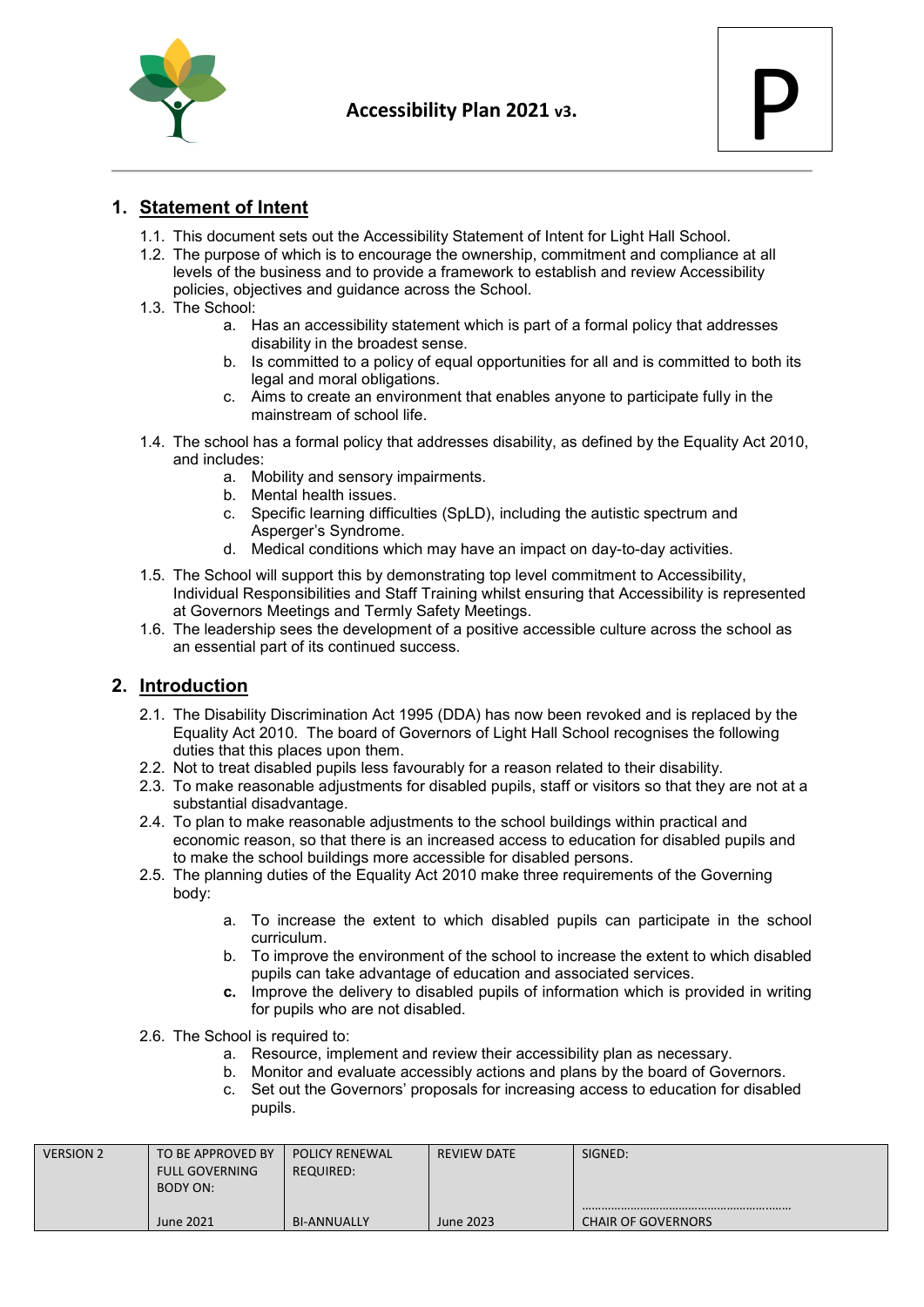

d. Set out Governors proposals for maintain or improve accessibility for staff and visitors.

## **3. Disability and Light Hall School**

3.1. Definition as laid down in the Equality Act 2010 definition of disability.

*A person has a disability if he or she has a physical or mental impairment that has a "substantial" and "long-term" negative effect on their ability to do normal daily duties'*

- 3.2. The School's policy on equal opportunities and disability is to ensure that there is no discrimination against any sub-group within its community, be it because of:
	- a. Age
	- b. Gender
	- c. Gender identity
	- d. Religion or beliefs
	- e. Sexual Orientation
	- f. Colour
	- g. Disability
- 3.3. With this in mind the school has put in place policies and procedures so that disabled people are not treated less favourably in the service, education or support they receive than people without a disability.
- 3.4. Meeting these requirements is consistent with the school's Disabilities Policy as well as Equal Opportunities Policy.
- 3.5. This plan will be:
	- a. Made available upon request.
	- b. Shared with Senior Management and will inform relevant aspects of the school's development plan.
	- c. Available to Ofsted upon request.
	- d. Posted on the staff(N) drive: Staff Info / POLICIES 20.21 / HEALTH & SAFETY
- 3.6. Supporting Policies:
	- a. Equal Opportunities Policy
	- b. SEND policy and the SEN Information Report
	- c. Anti-bullying Policy
	- d. Educational Visits Policy
	- e. 5 Year Estates Plan
- 3.7. Previous Adaptations made to the school:
	- a. Accessible toilet facilities x 5
	- b. Accessible toilet with shower and hoist facilities in Aristotle Block
	- c. Adjustable ramp access to the stage in the Lower School Hall
	- d. Height adjustable student tables available
	- e. Height adjustable sink & hob available in A4
	- f. Gandhi Block build in 2008 was built to a fully DDA compliant specification
	- g. Installation of interactive screens in all teaching rooms it is recognised that children with Learning Difficulties and problems with their sight or are partially sighted find it easier to learn when HD screen is used.
	- h. Provision of a disabled parking bays at the front and rear of school
	- i. All blocks have either ramp access or lowered thresholds
	- j. Dual height reception counter
- 3.8 Further Adaptations are planned / under consideration by the school to further enhance the student experience: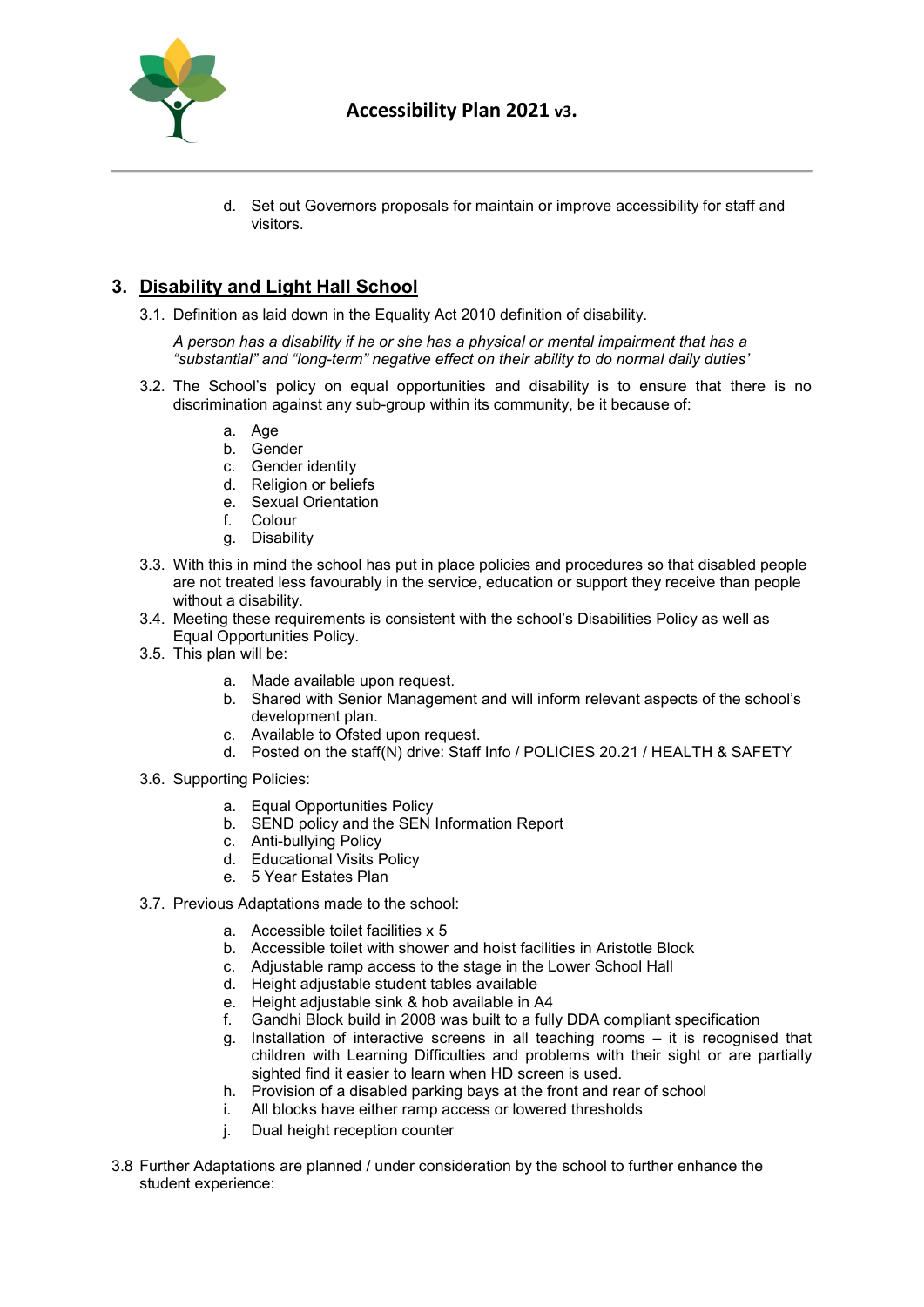

- a) Accessible ramp to main central garden and pond
- b) Accessible student garden and grounds

#### **4. School Access**

- 4.1. Site Constraints:
	- a. There are no significant external level changes within the school grounds.
- 4.2. Pedestrian Access:
	- a. There is no restricted access to the school.
- 4.3. Public Transport:
	- a. There are two bus stops opposite the school gates.
	- b. Bus and coach parking is available within the school grounds.
- 4.4. Parking Arrangements:
	- a. There are 20 adjacent parking bays provided, 2 of which are designated as Accessible Bays.
		- There are 4 additional bays within the school perimeter.
	- b. Routes from this parking provision to the two entrances are step-free and on clearly designated shared surfaces.
	- c. There is a drop-off turning head nearer to the building for general drop-off, vehicles dropping disabled visitors are permitted to enter from Hathaway Road and approach close to the building entrance.
- 4.5. Communal Entrances, Foyer and Reception Area:
	- a. Two entrances are provided with the main staff and visitor entrance has controlled access and self-opening doors.
	- b. The main student entrance has controlled access for pedestrians only, and is a staff operated gate.
	- c. Immediate external routes and entrances are level or are provided with suitably specified level access, door opening forces, lighting, and signage.
	- d. Level access is provided over the threshold for each entrance.
	- e. The reception desk is designed with an accessible height counter.
	- f. Reception has a portable induction loop provision.
- 4.6. Internal circulation of corridors
	- a. All ground floor 'core' corridors have a width that ensures full access for wheelchair users.
	- b. Upper circulation (Gandhi Block Only) is generally open plan with the corridors proposed serving the Accessible WC and Lift locations.
	- c. Careful consideration of the surfaces, signage and lighting has been undertaken.
- 4.7. Internal Vertical Circulation (Lifts and Stairs)
	- a. Staircase provision has been developed to meet the requirements of Building Regulations.
	- b. Passenger lifts:
		- There are two passenger lifts of different sizes
		- Both lifts are as the minimum recommended dimensions of 1400mm deep x 1100mm wide and with travel speeds to suit the intended height of travel and frequency of use.
	- c. Careful consideration of the surfaces, signage and lighting has been undertaken.
- 4.8. Emergency Egress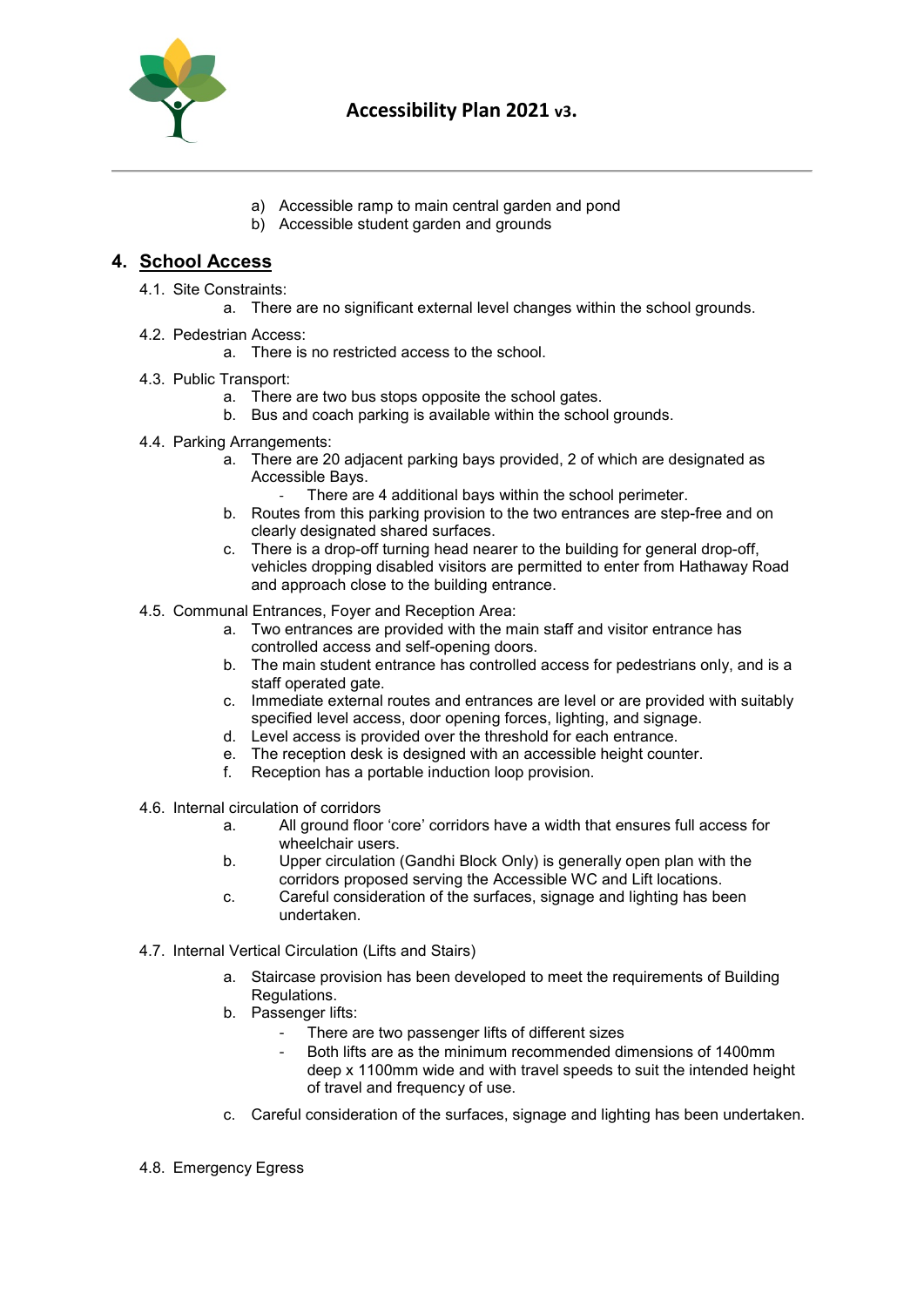

- a. The school has an Emergency Evacuation plan that:
	- Makes provision for student's staff or visitors with physical or mental impairment.
	- Provides a bespoke evacuation plan for to the individual buy using a PEEP (personal emergency evacuation plan.)
	- 4 refuge areas are available in Gandhi Block but their use is discouraged and not part of any PEEP.
	- Evacuation sleds and chairs are available with staff trained accordingly in their use.

# **5. School Curriculum**

5.1. The extent to which disabled students can participate in the curriculum:

| <b>Objective</b>                                                                                                                     | <b>Strategy</b>                                                                                                                                                                                                                                                                                   | <b>Outcome</b>                                                                                                                                                                                                                     | <b>Timescale</b>                                                                                                                                              | Owner                                                                                                                            |
|--------------------------------------------------------------------------------------------------------------------------------------|---------------------------------------------------------------------------------------------------------------------------------------------------------------------------------------------------------------------------------------------------------------------------------------------------|------------------------------------------------------------------------------------------------------------------------------------------------------------------------------------------------------------------------------------|---------------------------------------------------------------------------------------------------------------------------------------------------------------|----------------------------------------------------------------------------------------------------------------------------------|
| Ensure the admission<br>process captures the<br>needs of SEND<br>students.                                                           | $\ast$<br>Ensure the<br>Inclusion faculty is<br>consulted<br>regarding potential<br>pupils with SEND<br>in order to ensure<br>reasonable<br>adjustments can<br>be made.<br>$\ast$<br>Transition day for<br>primary SENDCOs                                                                        | $\ast$<br>Appropriate<br>arrangements in<br>place for SEND<br>students.<br>$\ast$<br>Facilities to consult<br>/ project manage<br>relevant<br>contractors for<br>improvement or<br>alteration works as<br>required.                | $\ast$<br>Termly via SEND<br>meetings<br>*<br>Annual external<br>audit<br>$\ast$<br>Pre contract<br>work<br>commencement<br>$\ast$<br>Post work<br>completion | $\ast$<br>HOY 7<br>$\ast$<br><b>SENDCO</b><br>$\ast$<br>Year 7<br>Pastoral<br>Manager<br>$\ast$<br>Facilities<br><b>Director</b> |
| Develop greater<br>awareness of successful<br>strategies for SEND<br>students                                                        | $\ast$<br>Coordinate a<br>range of voluntary<br>CPD opportunities<br>for staff.                                                                                                                                                                                                                   | $\ast$<br>Staff confident in<br>providing<br>appropriate<br>teaching and<br>support for SEND<br>students.                                                                                                                          | $\ast$<br>Termly via SEND<br>meetings                                                                                                                         | $\ast$<br><b>SENDCO</b>                                                                                                          |
| Maintain a commitment<br>to providing SEND<br>students with well-<br>trained and qualified<br>specialist teaching<br>where required. | $\ast$<br>Maintaining<br>budgets for<br>specialist staff                                                                                                                                                                                                                                          | $\ast$<br><b>SEND Students</b><br>have access to<br>appropriately<br>qualified staff and<br>teaching if<br>necessary.                                                                                                              | $\ast$<br>Termly via SEND<br>meetings                                                                                                                         | $\ast$<br>Governors<br>$\ast$<br>Headteacher                                                                                     |
| Use of ICT to support<br>students with SEND in<br>the classroom.                                                                     | $\ast$<br>Research<br>appropriate<br>technology.<br>$\ast$<br>Increase bank of<br>laptops for use<br>across the<br>curriculum.<br>$\ast$<br>Introduced<br>bespoke stall<br>desktop facilities<br>$\ast$<br>Install<br><b>INTERACTICE</b><br><b>SCREEN</b> with built<br>in education<br>software. | $\ast$<br>Staff training to<br>provide<br>appropriate<br>technology<br>teaching and<br>support for SEND<br>students.<br>$\ast$<br><b>SEND</b> students<br>work with<br>increased<br>independence<br>using assistive<br>technology. | $\ast$<br>Termly via SEND<br>meetings                                                                                                                         | <b>SENDCO</b><br>$\ast$<br>$\ast$<br><b>Facilities</b><br>Director                                                               |